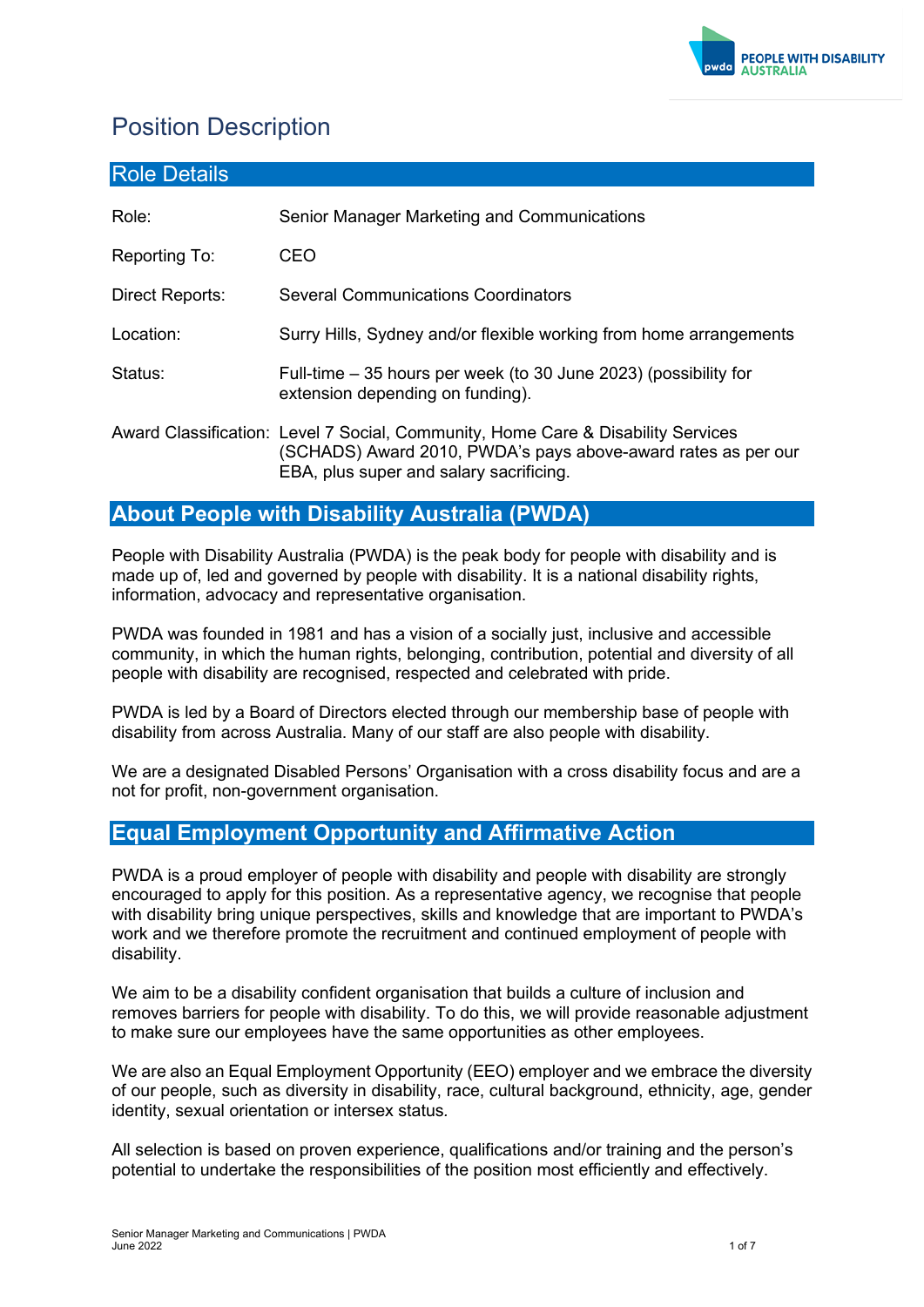

We will not discriminate against applicants on any grounds and will take active measures to ensure discrimination plays no part in determining the best person for the position.

# **Benefits**

- Make a significant impact on the lives of people with disability
- Lead a passionate, highly committed team
- Competitive salary and attractive benefits

# **Role Purpose**

The Senior Manager Marketing and Communications will provide strategic leadership to, and lead, a high performing team to deliver the current PWDA strategic and business plans in order to enhance the agency's excellent reputation amongst people with disability, the government, media and all other key stakeholders, and increase its capacity in representing people with disability.

Specifically, the role will provide PWDA with advice, innovation and direction for all aspects of PWDA's media, communications, and campaign activities. The Marketing and Communications Manager will ensure a positive representation of people with disability in matters of health, welfare, legal and social policy, and advocate to improve the health and welfare, and sustain the dignity, of people with disability across Australia.

The Senior Manager Marketing and Communications is responsible for growing an engaged PWDA membership, overseeing membership events and developing fundraising and sponsorship opportunities.

#### **Stakeholders**

#### **External Stakeholders:**

- People with disability and their representatives,
- PWDA Members
- Disabled People's Organisations (DPOs)
- Disability Representative Organisations (DROs)
- United Nations stakeholders such as Human Rights Council and CRPD Committee,
- Media outlets, including print media, broadcast, television and radio
- Funding bodies
- Academics and researchers
- Politicians, political advisors and policymakers Philanthropic organisations
- And all other external stakeholders, including government, not for profit and corporate

#### **Internal Stakeholders:**

• PWDA Board Directors, PWDA Board Advisory Groups (PAGs), PWDA Staff

## **Key Areas of Responsibility**

#### **Key Responsibility Area 1 - Leadership and management**

- Promote the Vision and Principles of PWDA to staff and external stakeholders at all times.
- Contribute to leadership of a disabled people's organisation (DPO), showcasing skills, expertise, knowledge and capacity of people with disability and our representative organisations.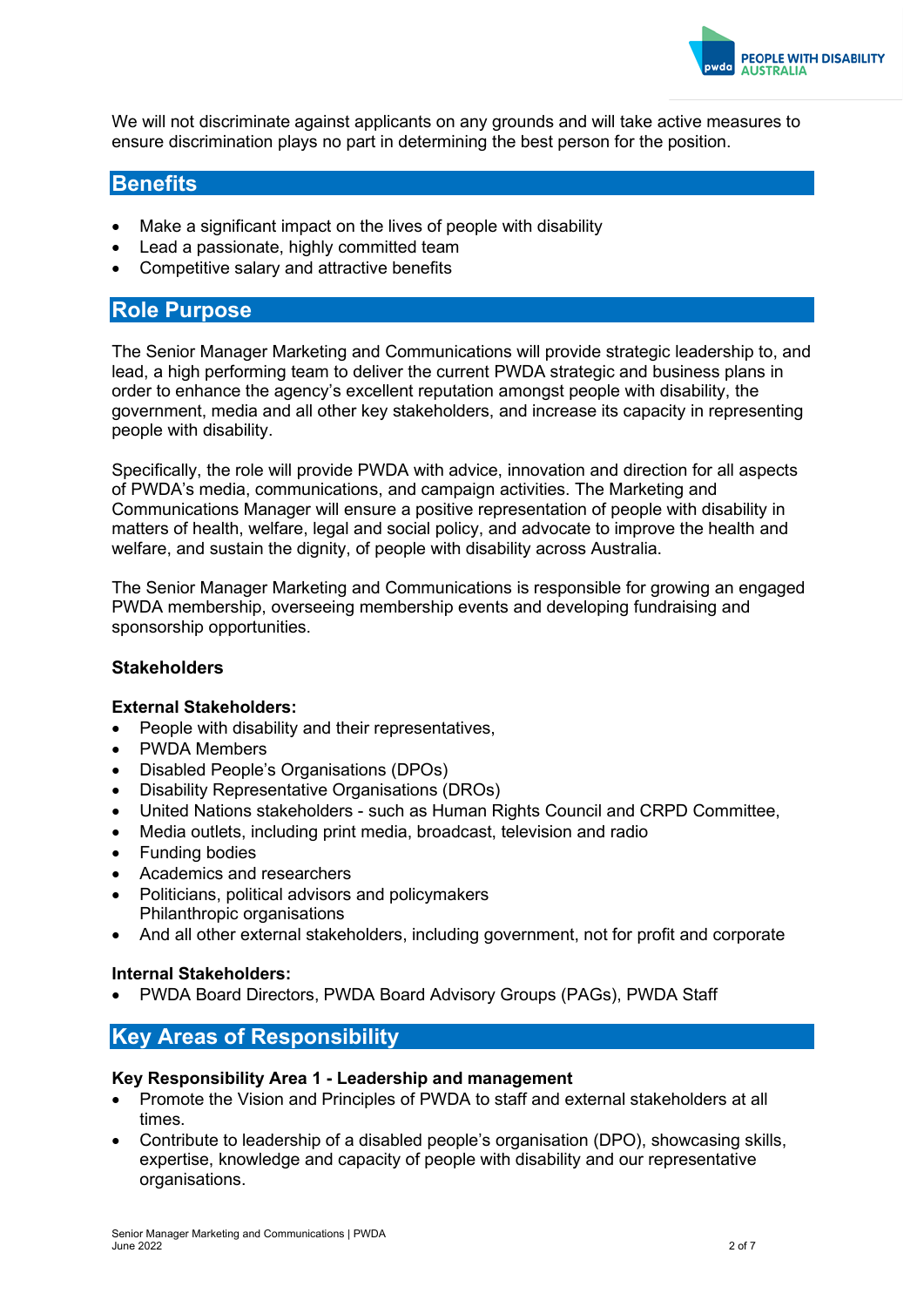

- Role model key organisational values and behaviour.
- Lead the Communications Team, developing capacity of the team to provide high level media support and communications, and model disability leadership.
- Lead the Communications Team to deliver on PWDA strategic and business plans.
- Inspire and guide staff to deliver services that are professional and consistent with the PWDA mission, vision and organisational principles.
- Demonstrate leadership and commitment to quality improvement by ensuring that customer and applicable statutory and regulatory requirements are determined, understood and consistently met.
- Identify and address risks and opportunities that can affect products and services and the ability to enhance member satisfaction.
- Ensure the team are correctly inducted and have access to appropriate induction, training, mentoring, supervision, and personal development programs.
- Provide supervision and mentoring for direct reports maintaining clear lines of communication.

#### **Key Responsibility Area 2 - Membership Development, Sponsorship and Fundraising**

- Develop and implement cost effective strategies that increase brand recognition of PWDA and lift membership.
- Drive optimum levels of membership engagement.
- Engage with members in the co-design of PWDA campaigns.
- Develop and oversee membership events.
- Assist in identifying sources of funding and in writing proposals for tenders and grants.
- Lead engagement with Trusts, Foundations and Funding Bodies with a focus on building robust relationships and engagement with PWDA.
- Participate actively in fundraising support activities and have an active voice in developing strategies for PWDA to diversify revenue streams.

#### **Key Responsibility Area 3 - Media**

- Direct PWDA's strategic engagement with media, both proactive and reactive, ensuring that there is a strong voice of people with disability in the public sphere.
- Provide strategic communications advice and assistance to Board and all PWDA staff on key disability issues including sensitive matters, crisis responses, political changes, policy developments.
- Provide advice and assist the Board, CEO and staff at PWDA on working with the media. This includes:
	- o Drafting Board and PWDA spokesperson approved media releases which represent the view of PWDA and adhere to PWDA policy positions.
	- o Triage media inquiries and coordinate responses to requests from media outlets for comments on relevant disability issues.
	- $\circ$  Develop reporting quidelines for media around sensitive issues, such as the Disability Royal Commission.
- Develop and monitor Marketing and Communications budgets reporting regularly to the Board and Senior Management
- Working with all Disabled People Organisations (DPO) Australia members, lead and coordinate DPO Australia media and communications activity.
- In collaboration with the PWDA media spokesperson develop and nurture relationships with media outlets to ensure PWDA is considered the 'go to' on key disability issues.
- Work with media outlets to increase capacity and awareness of disability rights policy issues, including the social model of disability.
- Develop strong relationships with media outlets and build the internal capacity of PWDA Board, management and staff to engage with mainstream media.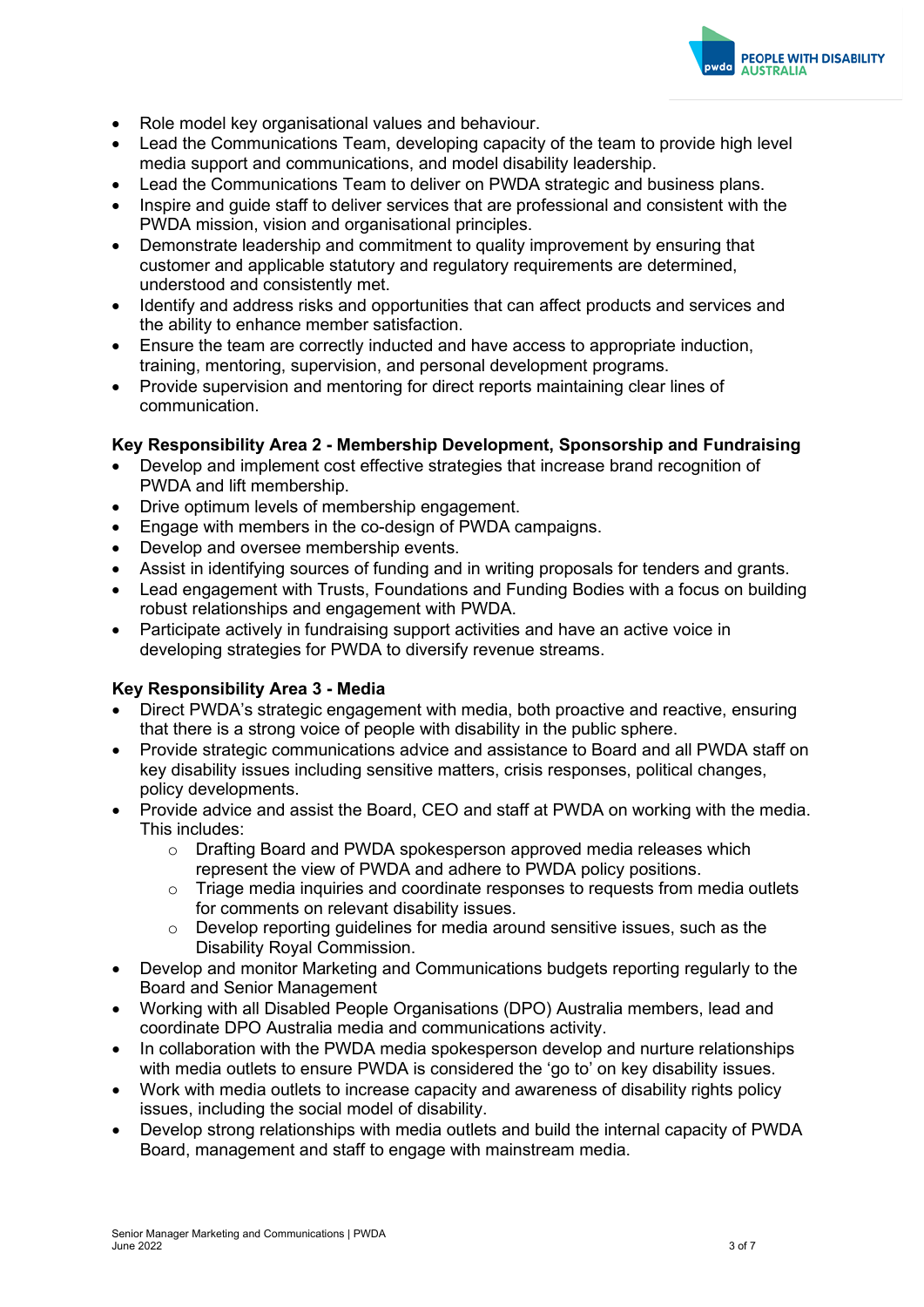

- Coordinate proactive media opportunities to ensure PWDA increases its media penetration.
- Critically analyse mainstream media content in order to provide Board members, the CEO and senior staff with an informed perspective on the political and mainstream landscape in terms of disability.
- Implement and monitor policies relating to media and social media and ensure the Board and PWDA staff are aware of, and work within, these policies.
- Provide media and campaigning support to team members as required.
- Develop and maintain a media contacts list.

### **Key Responsibility Area 4 - Communications**

- Provide strategic direction for PWDA communications and work with Board and staff to ensure content is current, in line with strategic directions, and includes all requirements from media/communications plans.
- Ensure that messaging remains consistent and reflects the values of PWDA and goals as outlined in the strategic plan.
- Monitor and evaluate all messaging.
- Position and solidify PWDA as the 'go to' organisation for media comment on disability issues from people with lived experience, strengthening and raising PWDA's profile and stated positions to be prominent within the disability sector and general community.
- In consultation with Board and staff develop, lead and implement strategic memberfocussed media and communications plans across all PWDA channels for all projects, policy areas, membership, training and research that mobilise members and stakeholders into action.
	- $\circ$  These plans will direct all communications work across PWDA outputs, such as social media, website, EDMs and others, giving consistent messaging and branding for PWDA across the diversity of our work portfolios.
- Develop and implement new accessible systems and channels for managing communications workflows across the entire PWDA organisation.
- Lead innovative, accessible and focused communications, in appropriate accessible channels, across all PWDA platforms, growing our reach and influence.
- Design and implement new publications, activities, events, PWDA campaigns or other items in appropriate accessible channels that showcase PWDA's role as the leading national cross-disability organisation in Australia.
- Develop media and communications plans for all projects, and work with staff to implement them on schedule.
- Support key staff to develop messaging and campaign tools to deliver on specific campaign strategies that reflect member concerns and PWDA strategic priorities.
- Develop strategic plans that grow PWDA social media presence and digital campaign capability.
- Prepare regular reports on all media and communication activities and ensure staff and the Board remain well informed.
- Prepare reports for each Board meeting to ensure the Board remain well informed on all matters relevant to its operation.
- Work collaboratively and productively with the Board and the Membership and Engagement Advisory Group to ensure there is a clear line of communication to strengthen the member voice.
- Develop cross-area publications that showcase the diverse aspects of PWDA's advocacy work.
- Ensure written electronic and verbal enquiries from stakeholders are responded to in a timely manner.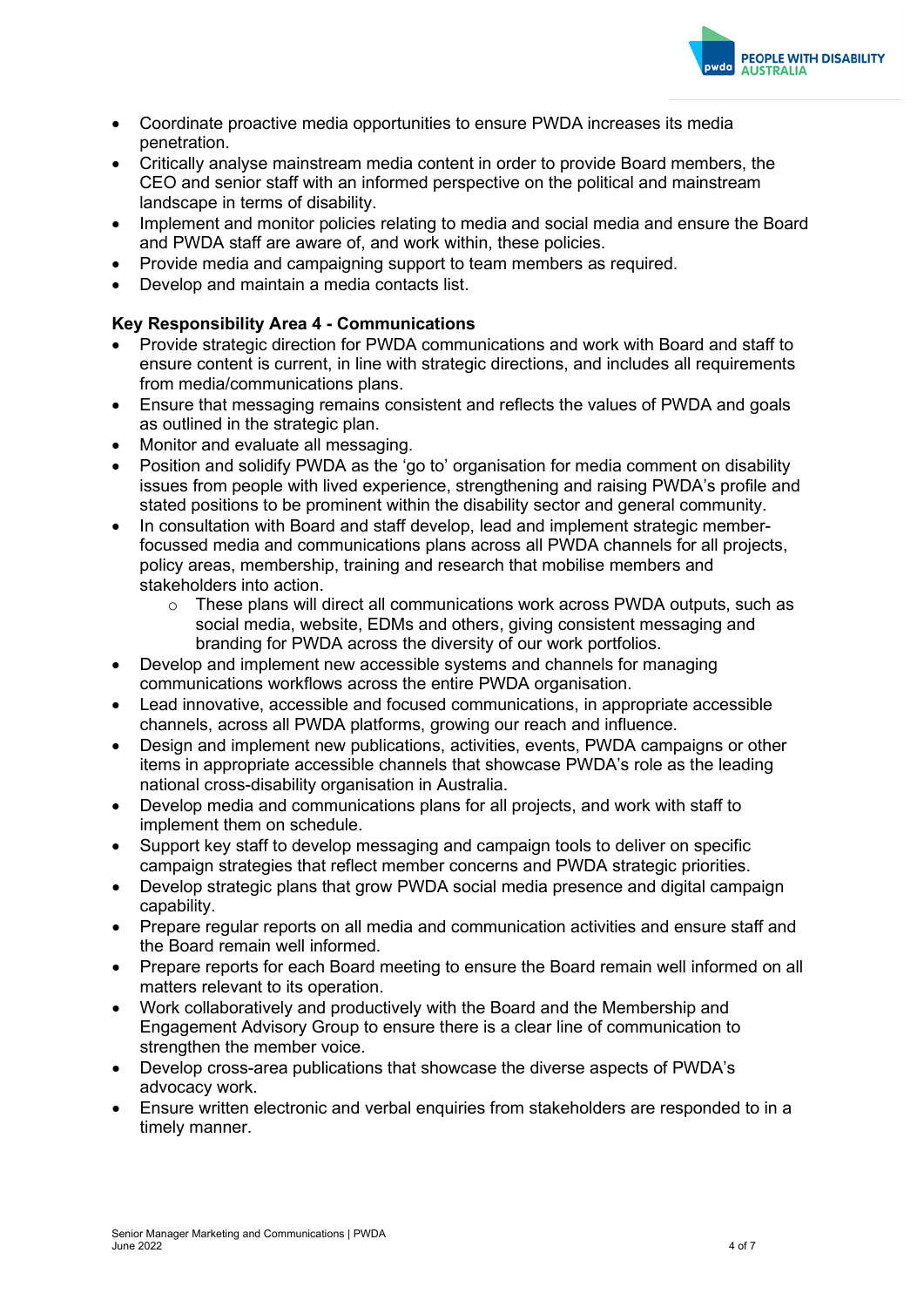

### **Key Responsibility Area 5 - Networking and Influencing**

- Build and maintain effective networks and strategic partnerships across the disability sector.
- Represent PWDA at a strategic level with both state and national key sector partners.
- Participate in relevant sector forums, community meetings, and projects including delivery of presentations and education sessions as necessary.

#### **Key Responsibility Area 6 - Teamwork**

- Encourage a collaborative problem-solving approach within the organisation.
- Provide proactive and positive support to direct reports, colleagues and other staff members as appropriate.
- Lead the Communications Team to promote sharing ideas.
- Foster a culture of proactive positive feedback across the organisation.
- Participate constructively and positively in team meetings and cross-organisational activities; ensuring teams do as well.
- Participate in regular supervision/performance reviews and undertake regular 'direct reports' performance reviews.
- Create a work plan for each direct report as well as for each engagement project and key areas of work.
- Collaborate with staff across PWDA to meet project deliverables.
- Participate in individual and organisational continual performance development activities including training and planning days.

#### **Key Responsibility Area 7 - Organisational**

- Ensure the timely management and resolution of conflict within the organisation
- Contribute to, or undertake, specific projects, including developing project plans, campaigns, managing resources, and coordinating deliverables with external stakeholders within timeframes and in line with contractual expectations.
- Assist in project evaluation and reporting to funding bodies as required.
- Undertake additional adhoc duties as requested by the CEO.

# **Key Selection Criteria and Qualifications**

#### **Essential**

- Demonstrated understanding of and commitment to the rights and interests of people with disability
- Qualification in communications or marketing or relevant discipline or demonstrated equivalent experience, coupled with experience in communications, event management or public relations, training and/or proven capacity to learn quickly
- Demonstrated ability to engage positively with PWDA stakeholders and promote the work of PWDA including to people with disability, government, community sector service partners, health professionals and the media
- Demonstrated understanding of how to work alongside/or in a membership-based organisation with a focus on building and retaining membership
- Demonstrated experience in writing tender or grant applications.
- Demonstrated experience in developing and building successful funding opportunities and sponsorship relationships.
- Highly developed interpersonal, oral and written communications
- Experience engaging and working collaboratively with key stakeholders to effect positive change
- Sound problem solving, negotiation, influencing and conflict resolution skills
- Demonstrated experience in contemporary staff management, supervision and development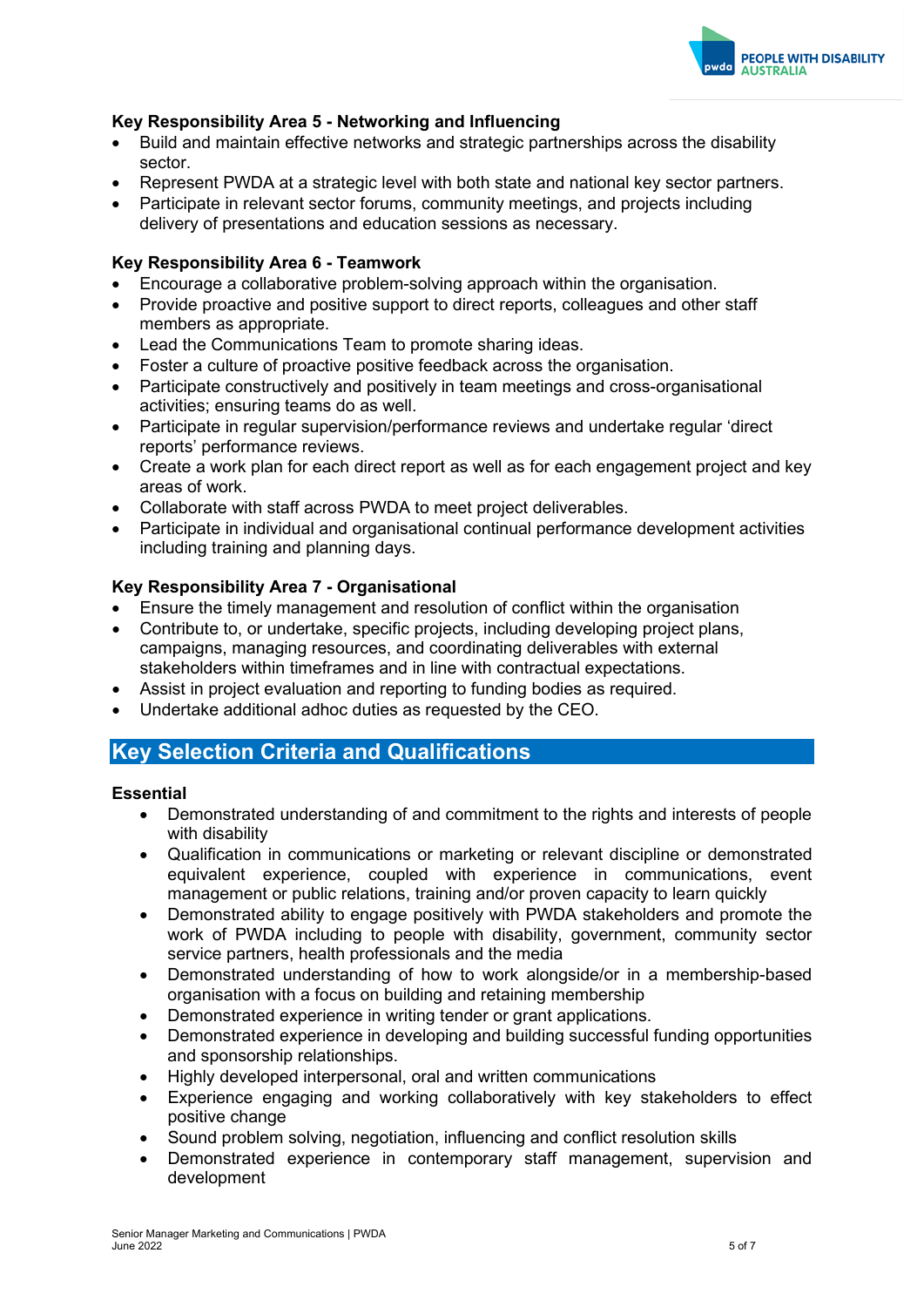

- Demonstrated excellent interpersonal and communication skills (verbal and written)
- Demonstrated ability to draft media releases, digital resources and social media content suitable for diverse audiences
- Demonstrated ability to plan and implement successful media and advocacy campaigns
- Demonstrated understanding of how to produce accessible digital content (or proven capacity to learn quickly)
- Excellent capacity to manage timeframes and competing priorities
- Demonstrated ability to work independently and as part of a team environment
- Demonstrated experience in cultural competency
- Excellent computer skills and understanding of database management and on-line research tools.

#### **Desirable**

- 5 10 years in a similar role
- Direct experience of disability
- Demonstrated understanding of NSW and National media and NSW and Commonwealth parliamentary processes (or proven capacity to learn quickly)
- Experience in quality improvement.
- Experience in event management**.**
- Strong technical skills, including in WordPress, and understanding of SEO and EDM (or proven capacity to learn quickly)
- Experience in design with use of Adobe Suite, Illustrator and Photoshop

## **Other Job Requirements**

- Working with Children Check *PWDA is a registered employer under the Child Protection (Working with Children) Act, 2012. The successful applicant must be approved under the Working with Children Check prior to taking up appointment.*
- NSW Police Check *PWDA receives funding from Ageing, Disability and Home Care (ADHC), NSW Department of Families and Community Services (FACS) under the Disability Inclusion Act 2014. The successful applicant must satisfy the NSW Police Check requirements prior to taking up appointment.*
- Australian Government Covid 19 Vaccination Certificate and adherence to the PWDA Covid Vaccination Policy.
- Six-month probationary period.
- Ability to travel intrastate/interstate as required
- Willingness to work outside normal business hours (24/7 PWDA Media Telephone)

## **Application Process**

For more information about this role, please contact: Karin Waldmann

| Email: | recruitment@pwd.org.au         |
|--------|--------------------------------|
| Phone: | (02) 9370 3100 or 1800 422 015 |

Submit your application to Karin Waldmann, Director – People, Quality & Systems, by email on [recruitment@pwd.org.au](mailto:recruitment@pwd.org.au)

If you need to submit your application in an alternative format, please contact [recruitment@pwd.org.au](mailto:recruitment@pwd.org.au) or by phone on (02) 9370 3100. Your application needs to include: